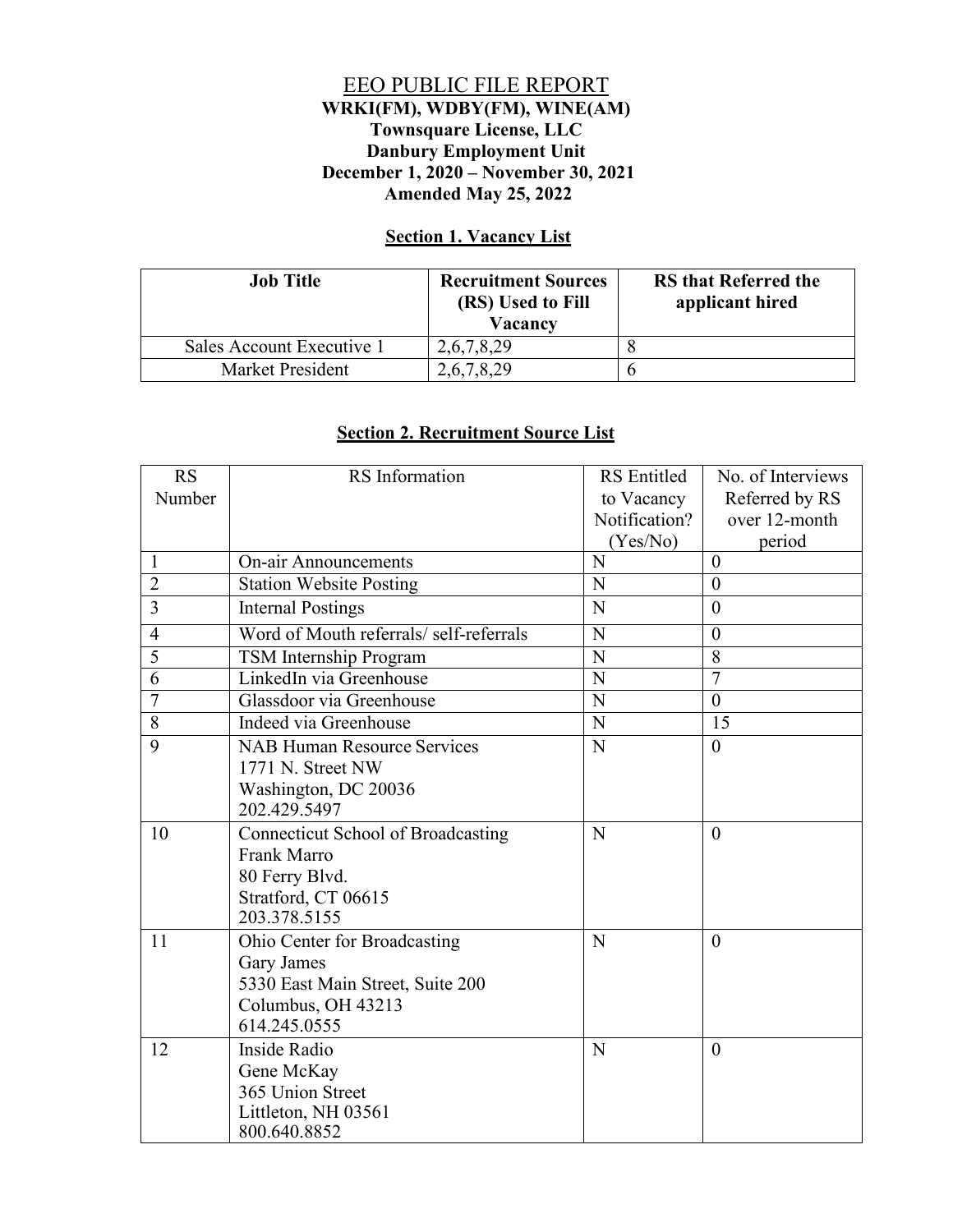| 13 | All Access<br>Joel Denver<br>www.allaccess.com<br>28955 Pacific Coast Highway, Suite 210<br>S. Malibu, CA 90265<br>301.457.6616 | N | $\boldsymbol{0}$ |
|----|---------------------------------------------------------------------------------------------------------------------------------|---|------------------|
| 14 | <b>Association of Religious Committees</b><br>Rev. PJ Leopold<br>325 Main Street<br>Danbury, CT 06810<br>203.792.9450           | N | $\overline{0}$   |
| 15 | Teikyo Post University<br>Dominick Micotta<br>800 Country Club Road<br>PO Box 2540<br>Waterbury, CT 06723<br>203.596.4630       | N | $\overline{0}$   |
| 16 | Southern Connecticut State University<br>Marge Sadden (Career Services)<br>501 Crescent Street<br>New Haven, CT 06515           | N | $\overline{0}$   |
| 17 | Western Connecticut State University<br>Maureen Gernert<br>1818 White Street<br>Danbury, CT 06810<br>203.837.8266               | N | $\overline{0}$   |
| 18 | Mercy College<br><b>Agnes Basler</b><br>555 Broadway<br>Dobbs Ferry, NY 10522<br>914.674-7203                                   | N | $\theta$         |
| 19 | <b>Sacred Heart University</b><br>Nick Deluccehio<br>5151 Park Avenue<br>Fairfield, CT 06825<br>203.365.4736                    | N | $\boldsymbol{0}$ |
| 20 | <b>Community Action Committee</b><br>Elise Nicholson<br>66 North Street<br>Danbury, CT 06810<br>203.790.9693                    | N | $\theta$         |
| 21 | Danbury Chinese Alliance Church<br>Mr. Mike Wang<br>PO Box 2362<br>Danbury, CT 06810<br>203.740.1372                            | N | $\theta$         |
| 22 | Harambee Center                                                                                                                 | N | $\overline{0}$   |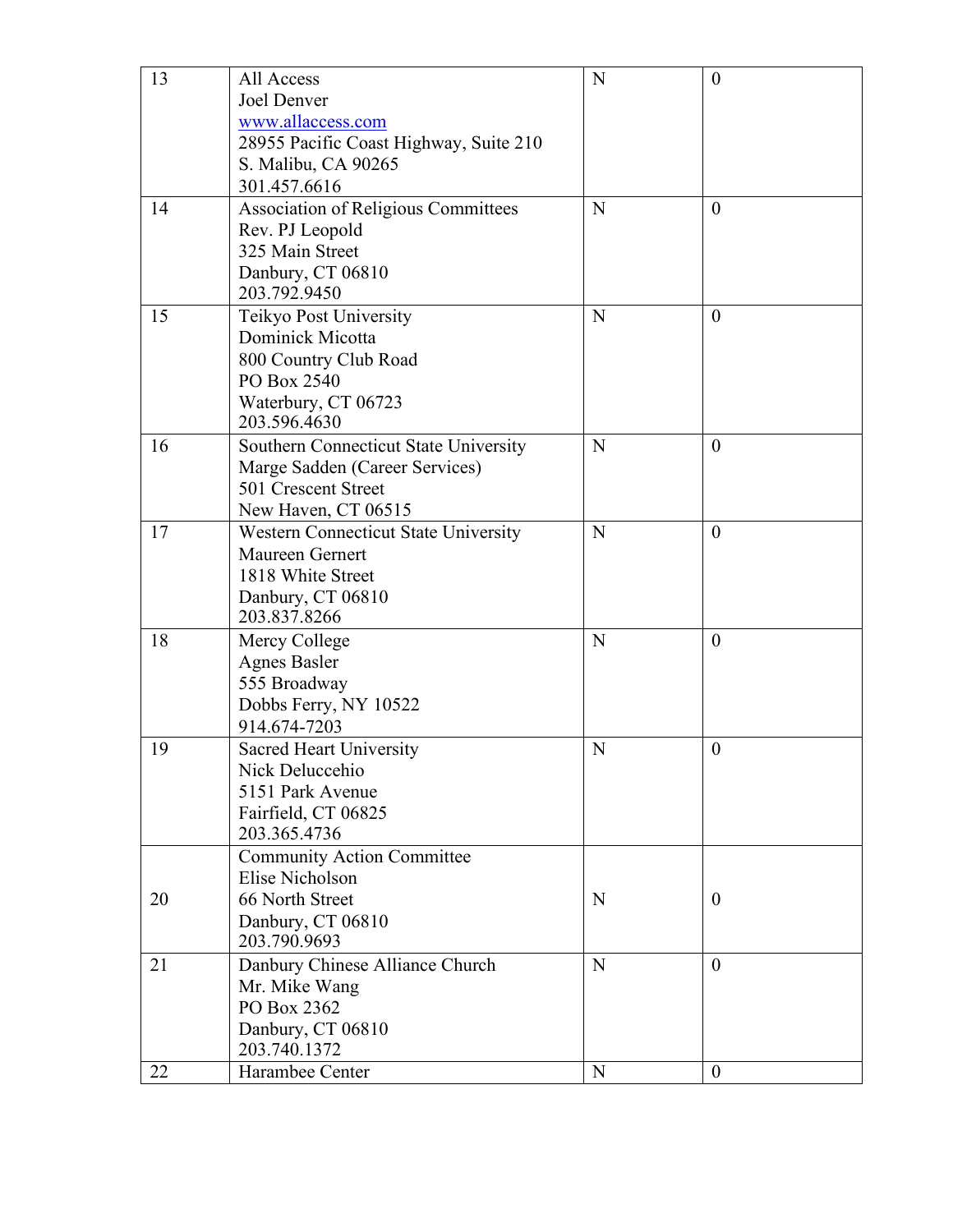|    | <b>Bill Curtis</b><br>54 West Street<br>Danbury, CT 06810                                                                               |        |                  |
|----|-----------------------------------------------------------------------------------------------------------------------------------------|--------|------------------|
| 23 | 203.798.0230<br>Hispanic Center of Greater Danbury<br>Maria Cinta Lowe<br>87 West Street<br>Danbury, CT 06810                           | N      | $\mathbf{0}$     |
| 24 | 203.798.2855<br>Minority Business Association<br>Alex Williams<br>PO Box 4013<br>Danbury, CT 06810                                      | N      | $\boldsymbol{0}$ |
| 25 | 203.740.1660<br><b>NAACP</b><br>C/O New Hope Christian Academy<br>Sherri Neptune<br>41 Lake Street<br>Danbury, CT 06811<br>203.790.6268 | N      | $\overline{0}$   |
| 26 | United Way<br>June Renzulli<br>85 West Street<br>Danbury, CT 06810<br>203.790.5182                                                      | N      | $\boldsymbol{0}$ |
| 27 | Women's Center of Greater Danbury<br>Kerry Roig<br>2 West Street<br>Danbury, CT 06810<br>203.731.5200                                   | N      | $\boldsymbol{0}$ |
| 28 | Danbury News-Times<br>Yola Rowe<br>333 Main Street<br>Danbury, CT 06810<br>203.797.1414                                                 | N      | $\boldsymbol{0}$ |
| 29 | Townsquare Careers page via Greenhouse                                                                                                  | N      | $\mathbf{0}$     |
|    |                                                                                                                                         | Total: | 30               |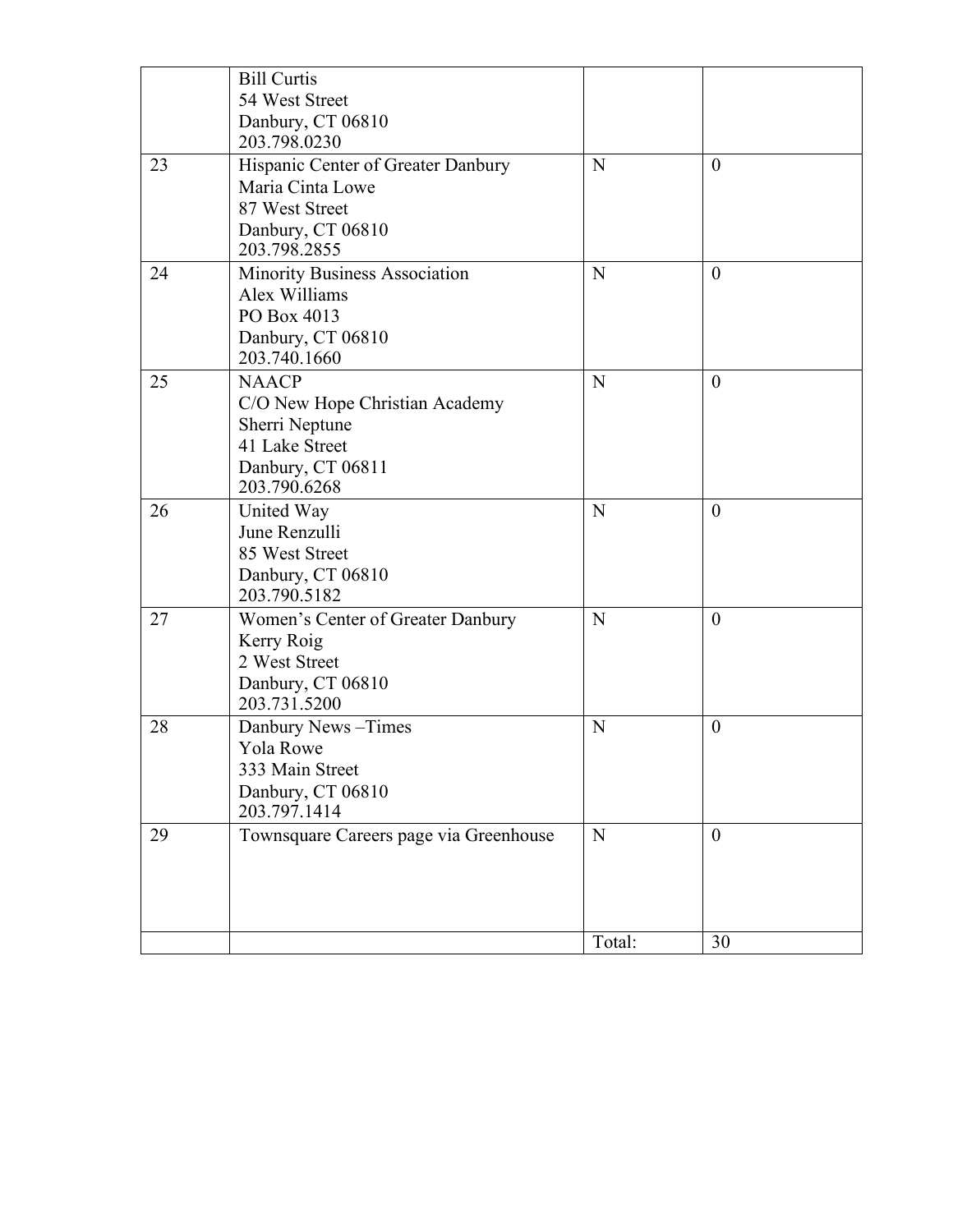| <b>Type of Recruitment Initiative</b>                                                                                                 | <b>Brief Description of Activity</b>                                                                                                                                                                                                                                                                                                                                                                            |
|---------------------------------------------------------------------------------------------------------------------------------------|-----------------------------------------------------------------------------------------------------------------------------------------------------------------------------------------------------------------------------------------------------------------------------------------------------------------------------------------------------------------------------------------------------------------|
| 1. Internship program designed to assist<br>members of the community to acquire skills<br>needed for broadcast employment             | Our SEU offers internship opportunities<br>to local college and high school students<br>in its programming and promotions<br>departments. The internships are typically<br>scheduled on a semester basis. Our<br>Director of Content, Promotions Director<br>and Digital Managing Editor coordinate<br>our internship program and supervise the<br>progress of the student interns.                             |
|                                                                                                                                       | During this reporting period, five $(5)$<br>interns participated in this Program.<br>These interns assist the Promotions,<br>Programming and Digital Departments<br>with a variety of tasks including content<br>creation, public relations,<br>revenue/marketing, broadcasting and<br>database marketing.                                                                                                      |
|                                                                                                                                       | Colleges/High Schools attended by interns<br>participating in the program:<br>Spring/Summer 2021 session:<br>5 interns from:<br><b>UCONN</b><br><b>URI</b><br>Oneonta<br><b>UCONN</b><br>Quinnipiac                                                                                                                                                                                                             |
| 2. Participate in event/program<br>sponsored by or on behalf of an<br>educational institution relating to<br>careers in broadcasting. | On March 25, 2021, the SEU participated<br>in an event organized by Marist College<br>for a Spring 2021 Virtual Career and<br>Internship Fair. The SEU's Promotions<br>Director / Digital Managing Editor<br>attended the event and met with all<br>students that requested to talk about<br>careers in broadcasting and digital media<br>as well as employment opportunities and<br>internships within the SEU |